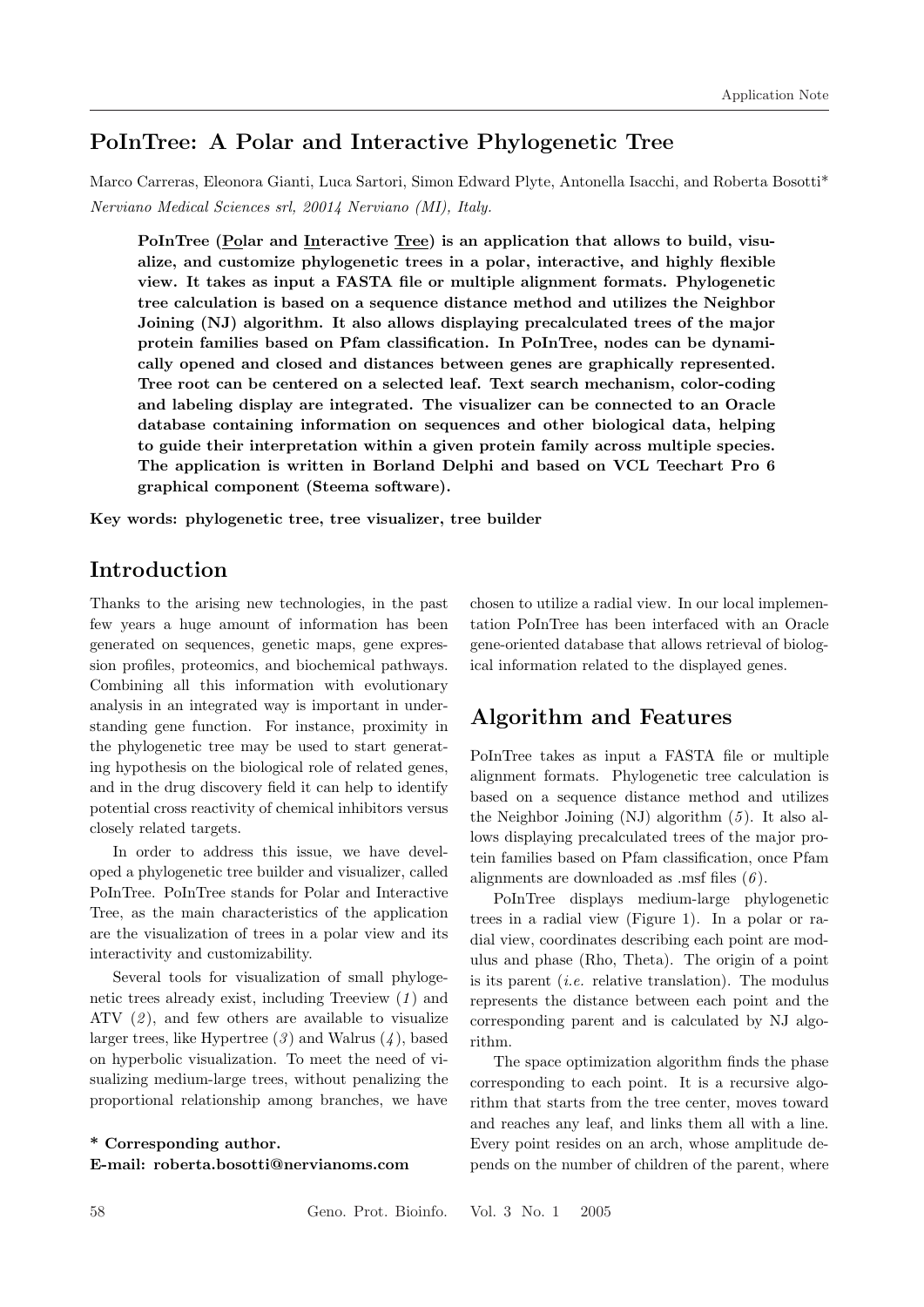

Fig. 1 PoInTree interface showing the human kinome. Branches are colored accordingly to group classification (TK in purple, TKL in light blue, AGC in red, CAMK in yellow, CMGC in green, CK1 in orange, STE in blue). Selected kinases (check box, left panel) are labeled. A red line graphically represents distance between two selected genes, and similarity value is reported in the distance table (left bottom). The alignment used to build the tree is reported in the right bottom panel.

the fraction is calculated dividing the length of the arch by the number of the children.

Theta is the media between the two angles that describe the arch. To the modulus Rho is applied a logarithm.

#### Features

#### Searching

Genes represented on the tree can be searched by key words or selected from a gene list. The corresponding labels will be interactively highlighted in the tree. Multiple selections are available. Checked sequences can be exported in FASTA format or sent to search engines to retrieve additional information.

#### Color-coding

Each leaf is represented by a pellet and a label. Labels can be hidden. Single leaf or leaves belonging to a node (children) can be simultaneously selected and colored.

#### Tree center

The new tree center function allows rebuilding the tree starting from a different center. This function also optimizes the tree in the space, allowing a better visualization and printing of the tree.

#### Open and close nodes

Nodes can be opened and closed. The function does not act on distances, but only on branches visualization. Closing a node will mask all the children associated with that node.

#### Distances

PoInTree allows, interactively, the visualization and calculation of distances between two leaves. Once a leaf is selected, a table is created with percent identity and alignment length of all the leaves versus the selected one. Following mouse movement, a red line is drawn between two points. The calculation of the line is based on an iterative algorithm made by two nested cycles that start from both points and go up until the intersection between the two ways is reached, that can be in extreme case the center of the tree. Once the intersection point is found, two red lines are drawn using the same iterative algorithm.

### Hardware requirements and software availability

The application is written in Borland Delphi and based on VCL Teechart Pro 6 graphical component (Steema software). It currently runs on Microsoft Windows NT, 2000, and XP. The PoInTree can be

Geno. Prot. Bioinfo. Vol. 3 No. 1 2005 59